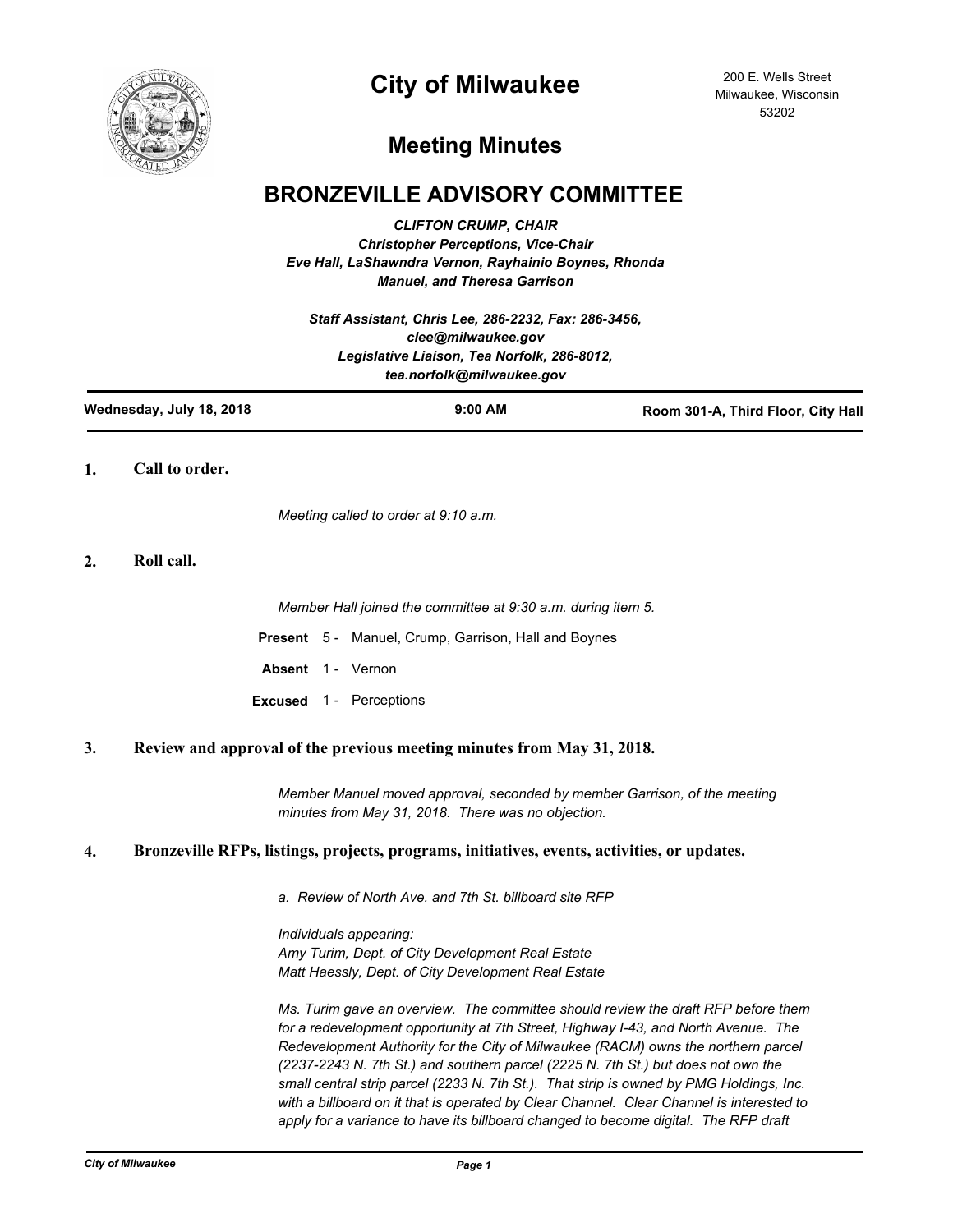*outlines two options. Option A entails development around the billboard site and does not include development of the billboard property. Option B includes the billboard property, negotiation with PMG on incorporating a billboard into the proposed development, and possible relocation of the billboard within the site or making it a feature. Clear Channel is open to moving the billboard within the site, including the edge, but had rejected a move to a neighboring site to the north of North Avenue. The pricing is the same for either option. The site is a gateway to Bronzeville. For option A, there would be concerns on how the billboard would affect a proposed development around it and how a proposed development would obstruct the billboard's view. These issues would have to be resolved on the front end.*

*Mr. Haessly commented. Staff had met with Ald. Milele Coggs and DCD Planning to establish goals, obligations, acceptable uses, and restricted uses as contained in the draft RFP. Acceptable uses include a boutique hotel, conference center with banquet hall and/or catering component, mixed-use development with first floor retail, theater with open plaza, or uses that contribute to or exemplify the Bronzeville Cultural and Entertainment District. The draft RFP was shared with Clear Channel, who is in agreement.*

*Members inquired about residential housing use preferences for Ald. Coggs, housing unit pricing, the variance being sought, the RFP submittal deadline, an extension for submittals, purchasing the billboard property, installing a billboard on top of a development, and property rights for the billboard site.*

*Ms. Turim replied. Ald. Coggs had expressed interest for mixed-use residential use*  with first floor commercial use and not for apartment buildings. The submittal timeline *is tight, but was set as such to be considerate of Clear Channel's interest to convert its billboard. Staff is open to an extension if appropriate to Clear Channel.*

*Member Manuel added that the pricing of housing units would be considered at the time of proposal submittals.*

*Mr. Haessly replied. August 23, 2018 is the submittal deadline date.*

*Mike D'Amato, Clear Channel representative, appeared and commented. The variance being sought is for a dimensional variance to convert the billboard to digital and increase the billboard's height 20 feet higher from its current 35 feet height. Moving the billboard would not be a problem so as long as height is not a problem. If relocated to be closer to the bordering bridges, then the billboard would have to be significantly taller to clear the sight line. If there are no submittals by the deadline, the desire is to pursue the variance. Clear Channel does not desire to sell its property and wants to keep it. Putting a billboard on top of a development is possible if clearance can be obtained for increased height.*

*Chair Crump commented. Billboards come with tremendous property rights and are grandfathered. The billboard board site is zoned for Local Business and is not zoned for Residential; therefore, a property can be developed there differently from one in a residential site. The draft RFP is appropriate due to allowing flexibility for a development with cooperation from PMG and Clear Channel.*

*Member Manuel moved to approve the draft RFP, as proposed. Seconded by member Garrison. There was no objection.*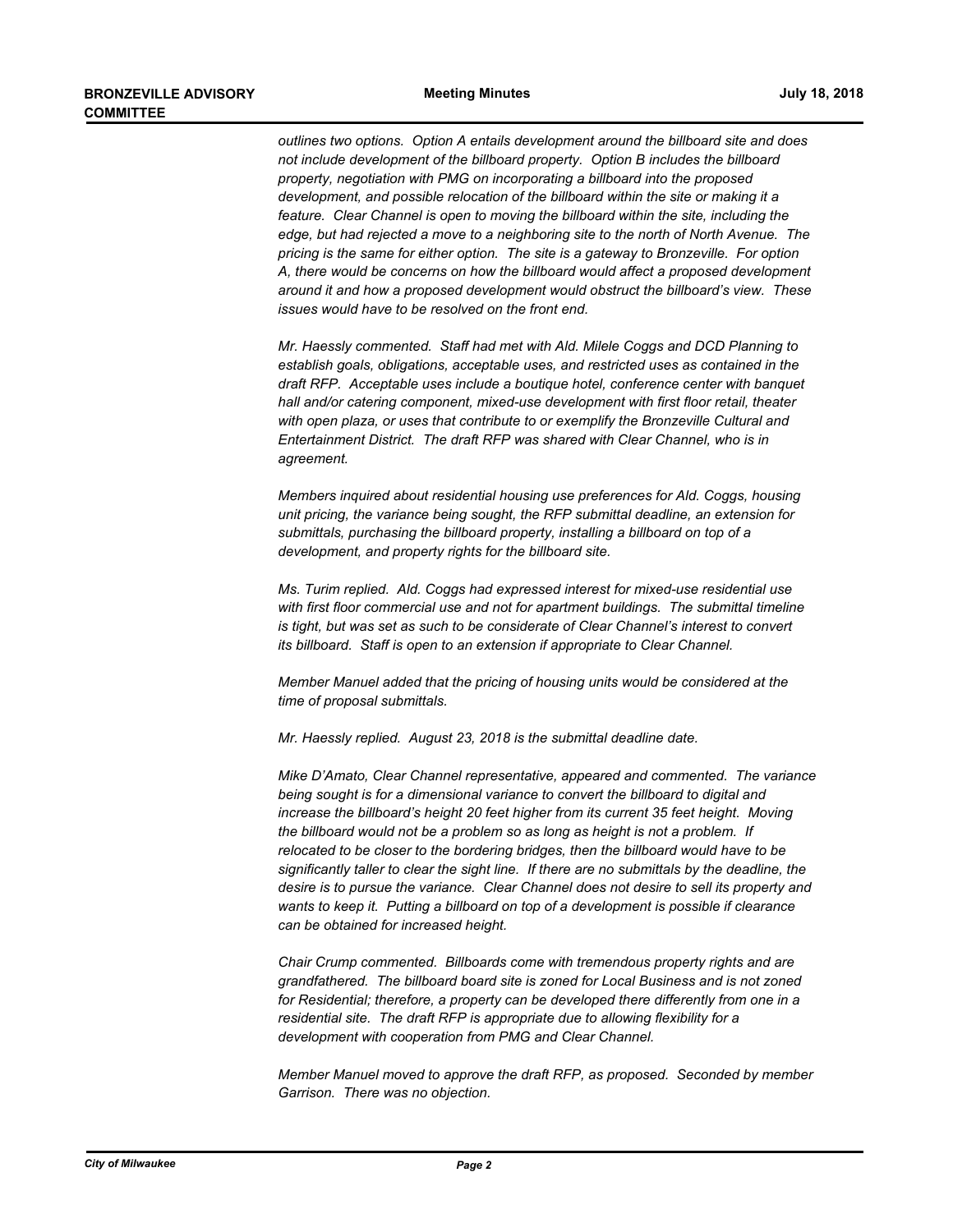*b. Historic King Drive BID Main Street Program update*

*This item was held.*

*c. Other*

*There was no other discussion.*

**Discussion on increasing awareness and exposure relative to Bronzeville events, activities, and projects by the City. 5.**

> *Chair Crump commented. The committee, members, and the City should do all that they can to promote Bronzeville events, activities, and projects. An example would be to promote the Bronzeville Arts Ensemble and its upcoming play productions. Some upcoming plays include "The Black Nativity" and other higher themed ones. He was interested to have this discussion after seeing an inadequate amount of attendees at a Bronzeville Arts Ensemble play "Flying West". Tools for promotion should include utilizing the E-Notification system. E-Notification can also be used, when needed, to promote and inform about the meetings of the advisory committee. Members should engage in distributing to their networks physical or electronic promotional materials regarding upcoming ensemble productions and other events. He or other members can participate in other committee meetings, such as the Black Male Advisory Committee and the Youth Council, to share upcoming events.*

*Member Hall joined the committee at 9:30 a.m.*

*Member Hall commented. The committee should be a partner to the Bronzeville Arts Ensemble. The Milwaukee Urban League plans to do a series of presentations involving the ensemble and depicting the Bronzeville community during its past lucrative days.*

*Member Boynes commented. Strategic marketing, instead of broad marketing, to targeted communities for particular events or activities should be done. Youth and teens should be utilized and empowered to attract their age demographic.*

*Member Manuel commented. Perhaps a working group, which can communicate electronically to one another, should be formed to coordinate different partnerships and networks. The Bronzeville website is being reorganized in partnership with the City Clerk's Office. Social media should be utilized. For projects that come to DCD, she makes sure that those projects are included in DCD's budget. Also, she tries to allocate matching TID money.*

*Chair Crump said to keep this item as an ongoing agenda item going forward as additional ideas may surface.*

#### **6. Announcements.**

*Member Hall made announcements. There was a successful Urban League Black and White Ball. Next year's event will be June 8, 2019. Upcoming Urban League activities will highlight Urban League historical contributions, African American leadership, and community collaboration. There will be a community leadership meeting on October 13, 2018 with the national Urban League president attending. There will be a brown bag lunch tomorrow with discussion on bridging job connections.*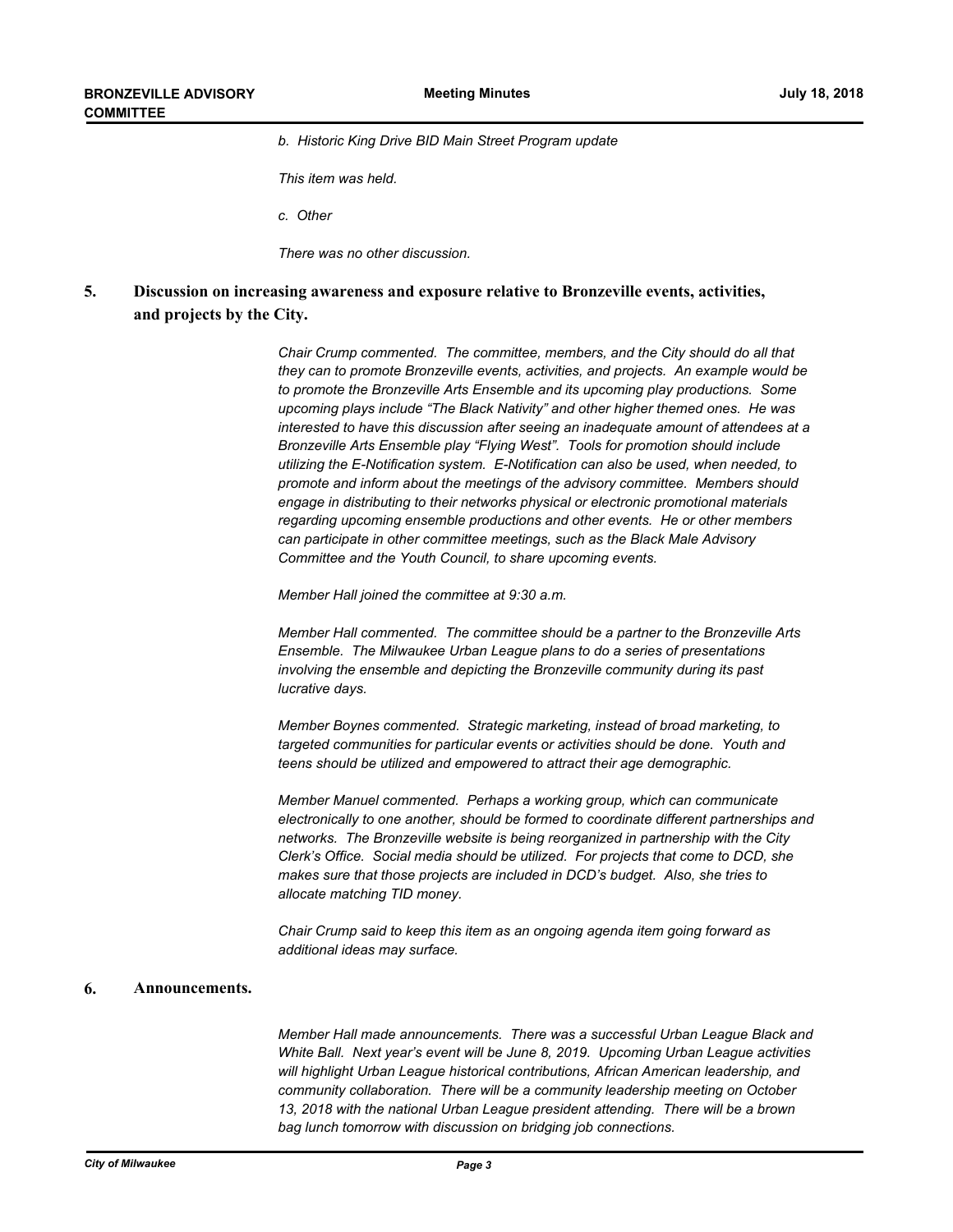*Chair Crump announced that the Fire and Police Commission is hiring for 9-1-1 operators at a minimum of \$43,000 and then \$46,000 after six months. Qualifications include a minimum of a G.E.D. or high school diploma and two years of experience in a call center or with phone calls. The job posting is available at www.milwaukee.gov/fpc.* 

*Ald. Milele Coggs, 6th Ald. Dist., appeared and made the following announcements:*

*Bronzeville Week will start on Sunday, August 5th with the festival. The schedule is being finalized. More information will be forthcoming. The bulk of the activities during the week are similar to previous years. The last day is on Saturday, August 11th with an art walk. A new event will be a street renaming event for Vel Phillips on Tuesday, August 7th at 4th Street and North Avenue outside the holocaust museum. The event will be further finalized. Promotional materials will be forthcoming to members to share with their networks.* 

*Legislation to extend the boundaries of the Bronzeville redevelopment plan is moving forward and will require Common Council approval. DCD will require two to three months to complete the legally required mailing notification to affected property owners. The requested new boundaries are from 7th Street to MLK Drive and Walnut Street to Burleigh Street. The northeast portion of the plan will be asked to be more robust and reflective of the present changes and future expectations.* 

*There are still legislative plans to expand the role and responsibilities of the advisory committee.*

*More RFPs are expected to come before the advisory committee for review over the next few months in an effort to build upon the synergy from the Griot and America's Black Holocaust Museum development.*

*Summer job fairs are being held in areas of challenge within the City for the people who need it the most. The job fairs serve to target residents of those areas in an outdoor block party atmosphere. There were recent outdoor job fairs at 6th Street and Meinecke Avenue and at Palmer Street and Chambers Street. A third fair may occur at 35th Street and Capitol Drive during Hip Hop Week.* 

*There is a Direct Connect MKE social media job app that is youth centered. She wants to do an app launch party in August to energize young people to use the app to connect to jobs.*

*A lunch and learn workshop series was created with the Dept. of Neighborhood Services. They are catered to further assist ACRE students and developers. The workshops are open free to the public, offers further information and insight about City development processes and requirements, and are occurring now until October. The hope is that these workshops would help spark development in communities, like Bronzeville, by community residents, who typically show the most interest to develop those communities.*

*Chair Crump said that the redevelopment plan should require a periodic cursory review to ensure that the plan still reflects the area as time goes on.*

*Member Hall said that the Urban League would like to assist and be a partner with the app launch.*